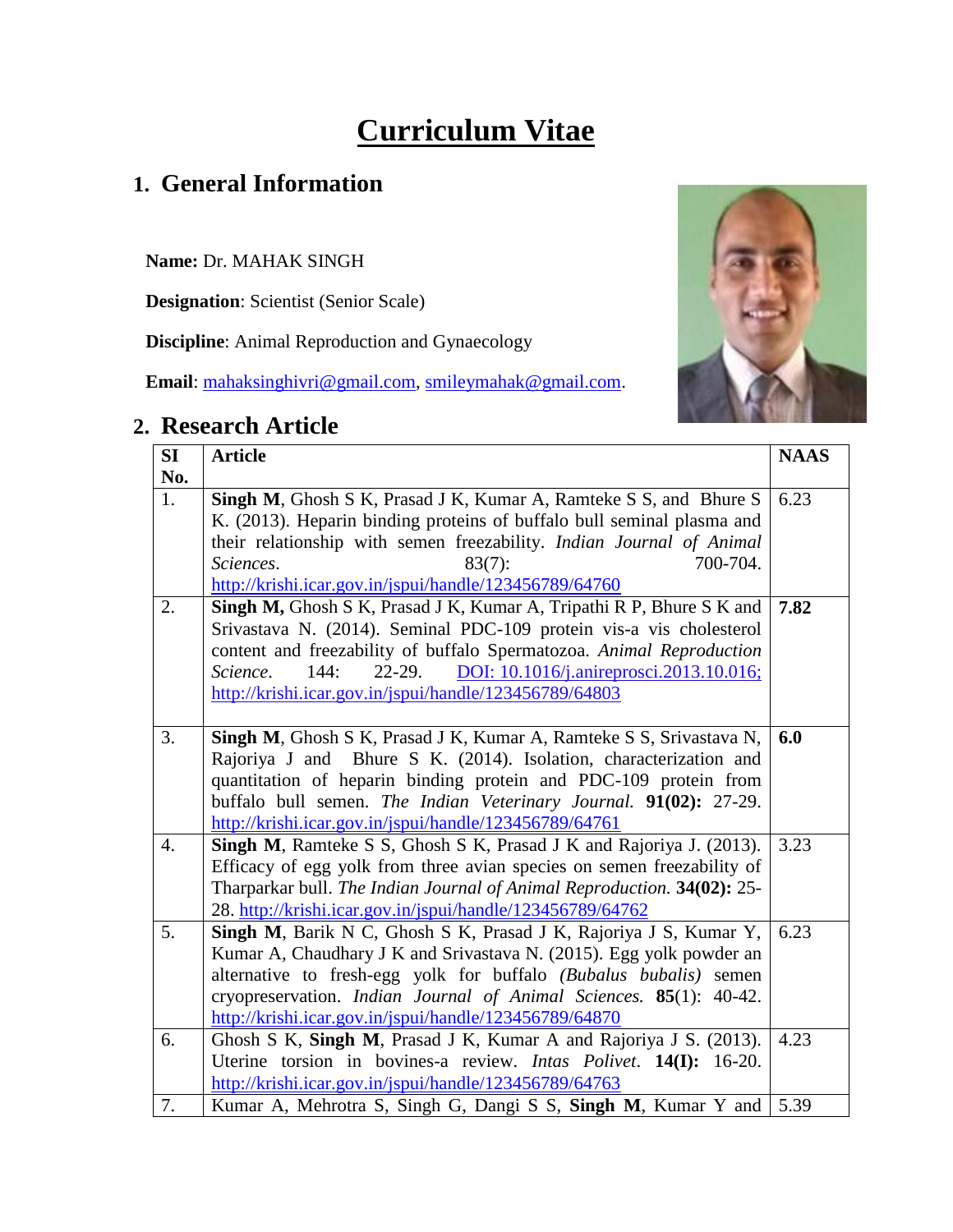|     | Mahla A S. (2012). Amylase activity in cervical mucus and serum during                                                                        |      |
|-----|-----------------------------------------------------------------------------------------------------------------------------------------------|------|
|     | estrus in normal and repeat breeder cattle. Veterinary World. 5(8): 486-                                                                      |      |
|     | 488. doi: 10.5455/vetworld.2012.486-488                                                                                                       |      |
| 8.  | Rajoriya J S, Prasad J K, Ghosh S K, Perumal P, Kumar A, Kaushal S                                                                            |      |
|     | and Singh M. (2013). Effects of seasons on enzymatic changes and                                                                              |      |
|     | cholesterol efflux in relation to freezability in Tharparkar bull semen.                                                                      |      |
|     | Journal<br>Reproduction.<br>Pacific<br>of<br>$2(4)$ :<br>Asian<br>280-288.                                                                    |      |
|     | https://doi.org/10.1016/S2305-0500(13)60163-3;                                                                                                |      |
|     | http://krishi.icar.gov.in/jspui/handle/123456789/64765                                                                                        |      |
| 9.  | Kumar A, Mehrotra S, Singh G, Dangi S S, Kumar H, Singh M, Kumar                                                                              | 6.0  |
|     | Y and Binsila B K. (2013). Faecal estrogen as an indicator of pregnancy                                                                       |      |
|     | and viability of conceptus in buffaloes. The Indian Veterinary Journal.                                                                       |      |
|     | 90 (3): 32-34. http://krishi.icar.gov.in/jspui/handle/123456789/64766                                                                         |      |
| 10. | Srivastava N, Srivastava S K, Ghosh S K, Kumar A, Jerome A, Singh M,                                                                          | 6.44 |
|     | Kumar A and Ramteke S. (2015). Cryoinjury in relation to cholesterol                                                                          |      |
|     | content of bull spermatozoa. Indian Journal of Animal Research. 49(3):                                                                        |      |
|     | 308-312.<br>DOI: 10.5958/0976-0555.2015.00140.5;                                                                                              |      |
|     | http://krishi.icar.gov.in/jspui/handle/123456789/64767                                                                                        |      |
| 11. | Rajoriya J S, Prasad J K,. Ghosh S K, Ramteke S S, Barik N C, Singh M,                                                                        |      |
|     | Kumar A, Das G K and Kumar K. (2018) Effect of cholesterol loaded                                                                             |      |
|     | cyclodextrin (CLC) on post-thaw semen quality of buffaloes. The Indian                                                                        |      |
|     | Veterinary<br>of<br>Research.27<br>$(2)$ :<br>39-44.<br>Journal                                                                               |      |
|     | http://krishi.icar.gov.in/jspui/handle/123456789/64812                                                                                        |      |
| 12. | Rajoriya J S, Prasad J K, Ghosh S K, Kumar A, Ramteke S S, Singh M                                                                            | 6.44 |
|     | and Sandeep (2015). Effect of peak winter and summer season on quality                                                                        |      |
|     | and freezability of Tharparkar bull semen. Indian Journal of Animal                                                                           |      |
|     | Research. 49(2): 265-268. DOI: 10.5958/0976-0555.2015.00073.4;                                                                                |      |
|     | http://krishi.icar.gov.in/jspui/handle/123456789/64768                                                                                        |      |
| 13. | Kumar A, Mehrotra S, Singh G, Narayanan K, Das GK, Soni YK, Singh                                                                             | 8.30 |
|     | M, Mahla AS, and Srivastava N. 2015. Sustained delivery of exogenous                                                                          |      |
|     | melatonin influences biomarkers of oxidative stress and total antioxidant                                                                     |      |
|     | capacity in summer stressed anoestrous water buffalo (Bubalus bubalis).                                                                       |      |
|     | Theriogenology.<br>$83(9)$ :<br>1402-                                                                                                         |      |
|     | DOI: 10.1016/j.theriogenology.2014.12.023;<br>1407.                                                                                           |      |
|     | http://krishi.icar.gov.in/jspui/handle/123456789/64804                                                                                        |      |
| 14. | Kumar A, Mehrotra S, Singh G, Maurya V P, Narayanan K, Mahla A S,                                                                             | 7.64 |
|     | Chaudhari R K, Singh M, Soni YK, Kumawat B L, Dabas S K and                                                                                   |      |
|     | Srivastava N. 2016. Supplementation of slow release melatonin improves                                                                        |      |
|     | recovery of ovarian cyclicity and conception in summer anoestrous<br>buffalo (Bubalus bubalis). Reproduction in domestic animals. 51 (1): 10- |      |
|     | 17.                                                                                                                                           |      |
|     | DOI: 10.1111/rda.12639;<br>http://krishi.icar.gov.in/jspui/handle/123456789/64805                                                             |      |
|     |                                                                                                                                               |      |
| 15. | Rajoriya J S, Prasad J.K., Ramteke S.S., Perumal P., Ghosh S.K., Singh                                                                        | 7.82 |
|     | M, Pande M and Srivastava N. 2016. Enriching membrane cholesterol                                                                             |      |
|     | improves stability and cryosurvival of buffalo spermatozoa. Animal                                                                            |      |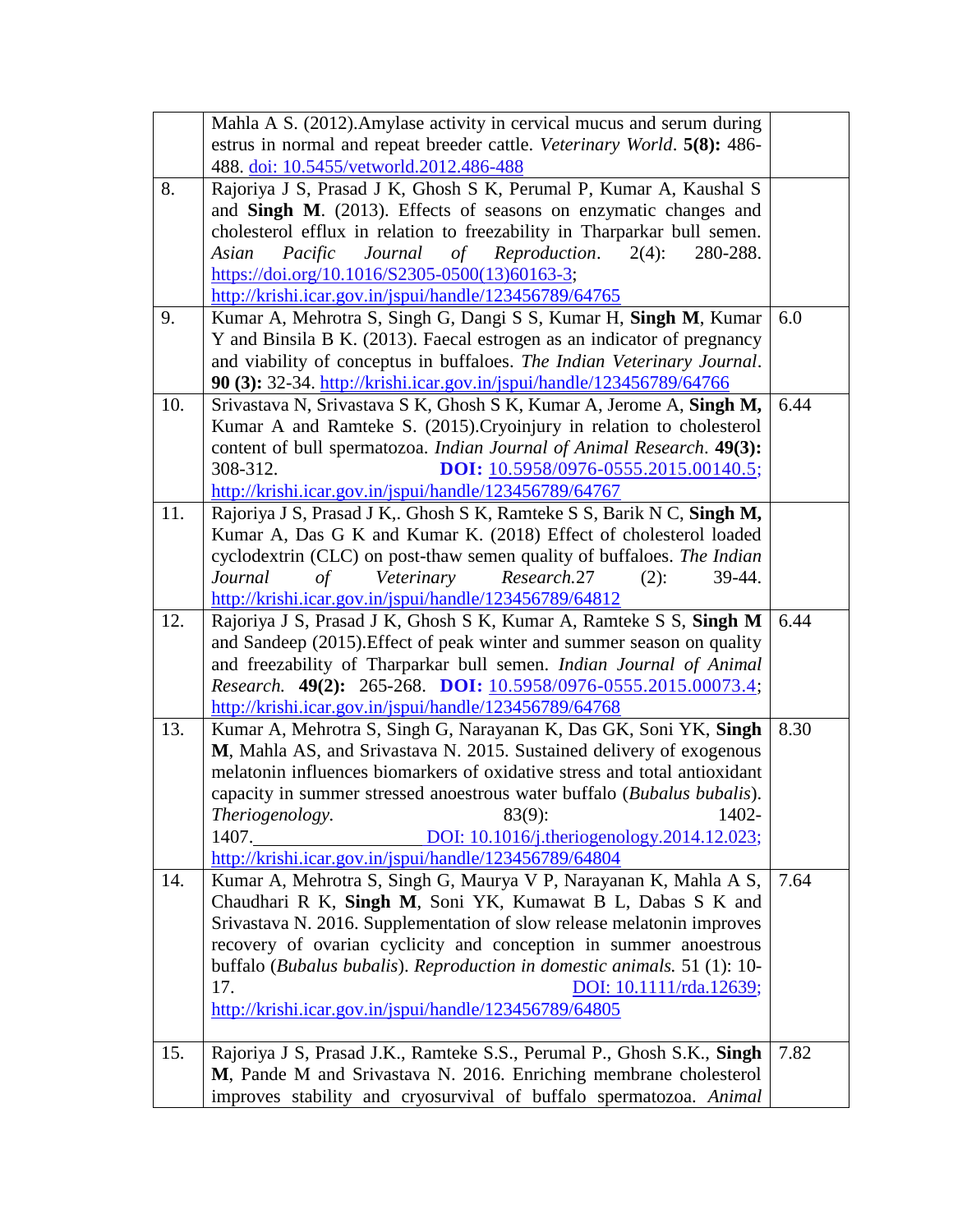|     | Reproduction<br>Science.<br>164:<br>72-81.                                                                                                       |      |
|-----|--------------------------------------------------------------------------------------------------------------------------------------------------|------|
|     | DOI: 10.1016/j.anireprosci.2015.11.014;                                                                                                          |      |
|     | http://krishi.icar.gov.in/jspui/handle/123456789/64806                                                                                           |      |
|     |                                                                                                                                                  |      |
| 16. | Singh M., Ghosh S.K., Prasad J.K., Das G.K., Kadirvel G., Avasthe R.K.                                                                           | 5.01 |
|     | and Kumar A. 2017. Effect of Melatonin on reproductive efficiency in                                                                             |      |
|     | goat during non breeding season. Ruminant Science. 5(2): 247-251.                                                                                |      |
|     | http://krishi.icar.gov.in/jspui/handle/123456789/64769                                                                                           |      |
| 17. | Singh M., Islam R. and Avasthe R.K. 2017. Production performance of                                                                              | 5.39 |
|     | Vanaraja Birds under traditional tribal production system of Sikkim                                                                              |      |
|     | Himalayan Region. International Journal of Livestock Research.7 (7):                                                                             |      |
|     | 153-157.<br><b>DOI-</b> http://dx.doi.org/10.5455/ijlr.20170527064556;                                                                           |      |
|     | http://krishi.icar.gov.in/jspui/handle/123456789/64770                                                                                           |      |
| 18. | Kumar A, Dewry RK, Singh R, Jat PC, Singh M and Kadirvel G. 2017.                                                                                | 6.23 |
|     | Pregnancy diagnosis in pigs using seed germination inhibition test: An                                                                           |      |
|     | evaluation study in Meghalaya. Indian Journal of Animal Sciences.                                                                                |      |
| 19. | 87(8): 956-959. http://krishi.icar.gov.in/jspui/handle/123456789/64776<br>Singh M., Islam R. and Avasthe R.K. 2018. Factors affecting fertility, | 6.23 |
|     | hatchability and chick survivability of Vanaraja birds under intensive                                                                           |      |
|     | rearing in sub-temperate condition. Indian Journal of Animal Science.                                                                            |      |
|     | 88(3): 331-334. http://krishi.icar.gov.in/jspui/handle/123456789/64778                                                                           |      |
| 20. | Singh M., Rajoriya J.S., Kumar A., Ghosh S.K. and Prasad J.K. 2018.                                                                              | 6.28 |
|     | Cryopreservation of buffalo (Bubalus bubalis) semen: Current status and                                                                          |      |
|     | prospective.<br><b>Buffalo</b><br>future<br>bulletin.<br>109-128.<br>$37(2)$ :                                                                   |      |
|     | https://kuojs.lib.ku.ac.th/index.php/BufBu/article/view/42;                                                                                      |      |
|     | http://krishi.icar.gov.in/jspui/handle/123456789/64783                                                                                           |      |
| 21. | Baishya SK, Biswas RK, Kadirvel G, Deka BC, Sinha S and Singh M.                                                                                 | 6.69 |
|     | 2018. Effect of reduced glutathione, water soluble vitamine E analogue                                                                           |      |
|     | and butylated hydroxytoluene on the post thaw charachterstics of boar                                                                            |      |
|     | spermatozoa.<br>227-234.<br>CryoLetters.<br>$39(4)$ :                                                                                            |      |
|     | https://pubmed.ncbi.nlm.nih.gov/30963167/                                                                                                        |      |
|     | http://krishi.icar.gov.in/jspui/handle/123456789/64784                                                                                           |      |
| 22. | Baishya SK, Biswas RK, Kadirvel G, Deka BC, Sinha S and Singh M.                                                                                 | 6.69 |
|     | 2018. Pre-freezing treatment with butylated hydroxytoluene<br>and                                                                                |      |
|     | $methyl-\beta-cyclodextrin$<br>improves<br>cholesterol-loaded<br>quality<br>of                                                                   |      |
|     | CryoLetters.<br>cryopreserved<br>boar<br>semen.<br>$39(5)$ :<br>336-344.                                                                         |      |
|     | https://pubmed.ncbi.nlm.nih.gov/30963166/                                                                                                        |      |
|     | http://krishi.icar.gov.in/jspui/handle/123456789/64785                                                                                           |      |
| 23. | Singh M., Islam R. and Avasthe R.K. 2019. Socioeconomic Impact of                                                                                | 5.39 |
|     | Vanaraja Backyard Poultry Farming in Sikkim Himalayas. International                                                                             |      |
|     | Livestock<br>Research.9<br>Journal<br>of<br>$(03)$ :<br>243-248.<br>DOI-                                                                         |      |
|     | http://dx.doi.org/10.5455/ijlr.20181029045005;                                                                                                   |      |
|     | http://krishi.icar.gov.in/jspui/handle/123456789/64786                                                                                           | 6.23 |
| 24. | Singh M, Sharma Ph R, Mollier R T, Ngullie E, Baisyha S K and<br>Rajkhowa D J. 2019. Tribal farmers' traditional knowledge and practices         |      |
|     | of pig farming in Nagaland. Indian Journal of Animal Science. 89 (3):                                                                            |      |
|     |                                                                                                                                                  |      |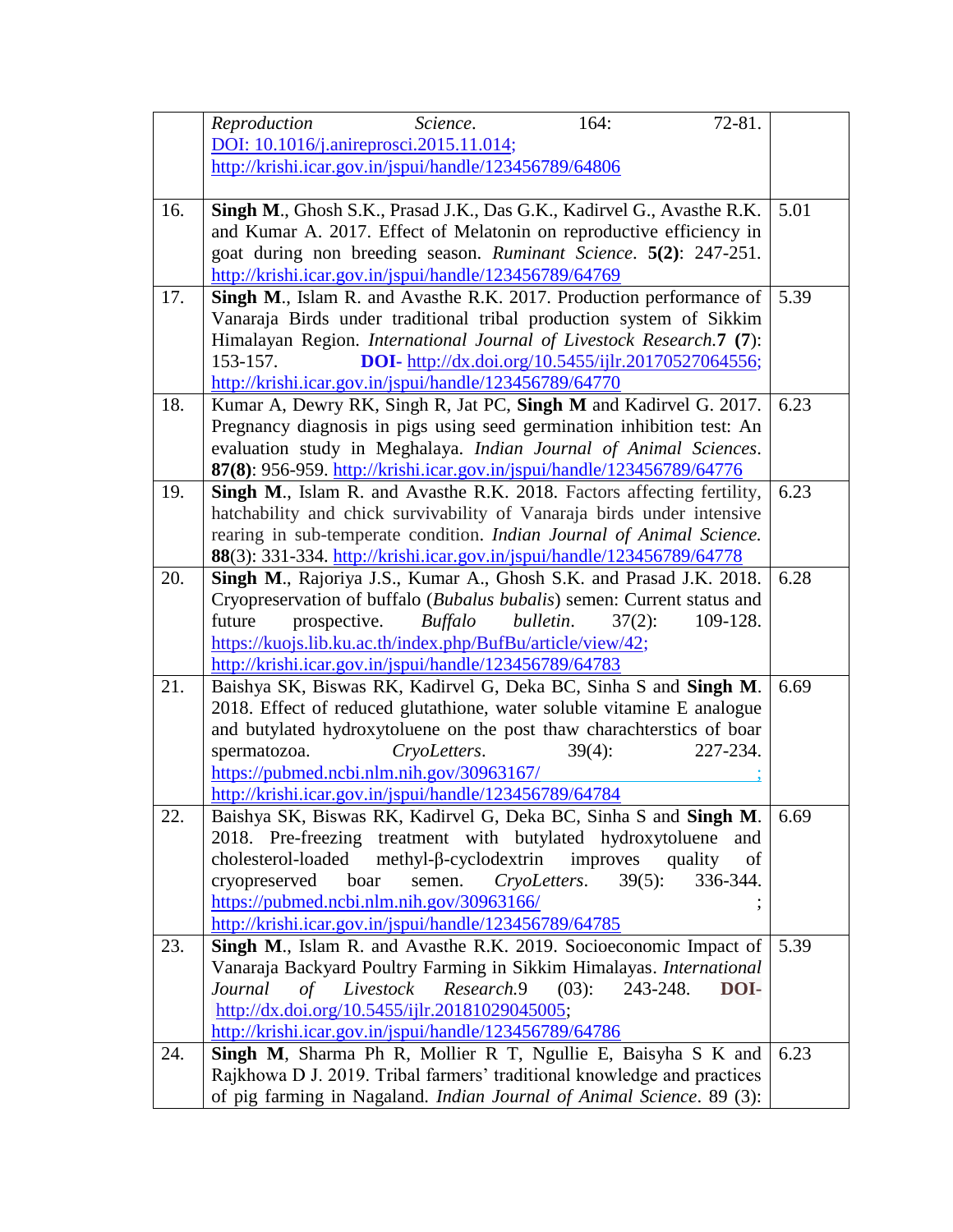|     | 329-333. http://krishi.icar.gov.in/jspui/handle/123456789/64796                                                                          |      |
|-----|------------------------------------------------------------------------------------------------------------------------------------------|------|
| 25. | Rajoriya J.S., Prasad J. K., Ramteke S. S., Perumal P., De A.K., Ghosh                                                                   | 7.64 |
|     | S. K., Bag S., Raje A., Singh M, Kumar A. and Kumaresan A. 2020.                                                                         |      |
|     | cholesterol prevents cryocapacitation<br>like<br>Exogenous<br>changes,                                                                   |      |
|     | fluidity and enhances in-vitro fertility in bubaline<br>membrane                                                                         |      |
|     | Reproduction in Domestic Animal.<br>55:<br>726-736.<br>spermatozoa.                                                                      |      |
|     | DOI: 10.1111/rda.13674;                                                                                                                  |      |
|     | http://krishi.icar.gov.in/jspui/handle/123456789/64811                                                                                   |      |
|     |                                                                                                                                          |      |
| 26. | Kumar A., Prasad J. K., Singh M, and Rajoriya J.S. 2019. Addition of                                                                     |      |
|     | Cholesterol-Loaded Cylodextrin Improves Cryosurvival of Buffalo                                                                          |      |
|     | Spermatozoa. Veterinary Clinical<br>Science.<br>$(4)$ :<br>59-63.<br>7                                                                   |      |
|     | http://krishi.icar.gov.in/jspui/handle/123456789/64795                                                                                   |      |
| 27. | Singh M, Mollier R T, Sharma Ph. R. and Chaudhary J.K. 2020.                                                                             | 6.23 |
|     | Reproductive performance in cervical and postcervical artificial                                                                         |      |
|     | insemination (PCAI) with liquid boar semen in Gunghroo X Hampshire                                                                       |      |
|     | crossbreed pig in Nagaland. Indian Journal of Animal Science. 90 (5):                                                                    |      |
|     | 708-711. http://krishi.icar.gov.in/jspui/handle/123456789/64794                                                                          |      |
| 28. | Singh M, Mollier R T, and Sharma R. 2020. Reproductive attributes of                                                                     | 6.23 |
|     | Hampshire, Gunghroo, Large Black and Tenyi Vo (local Naga Pig) under                                                                     |      |
|     | intensive management system in subtropical condition of Nagaland.                                                                        |      |
|     | Animal<br>Science.<br>90<br><i>Indian</i><br>Journal<br>$\sigma f$<br>$(6)$ :<br>934-936.                                                |      |
|     | http://krishi.icar.gov.in/jspui/handle/123456789/64793                                                                                   |      |
| 29. | Singh M, Ghosh S.K., Prasad J.K., Katiyar R, Das G.K., Dhara S.K.,                                                                       | 7.21 |
|     | Islam R, Kadirvel G., Kumar A, Rajoriya J.S., and Verma M R. 2020.                                                                       |      |
|     | Single melatonin treatment improves reproductive performance of                                                                          |      |
|     | Singharey goats during non-breeding season under sub-tropical condition                                                                  |      |
|     | of North East India. Small Ruminant Research. 192, 106232.                                                                               |      |
|     | https://doi.org/10.1016/j.smallrumres.2020.106232                                                                                        |      |
|     | http://krishi.icar.gov.in/jspui/handle/123456789/64810                                                                                   |      |
| 30. | Sharma Ph R, Singh M, Kumar P, Mollier R T and Rajkhowa DJ. 2020.                                                                        | 7.01 |
|     | Factors for adoption of artificial insemination technology in pig:                                                                       |      |
|     | Evidence from small-scale pig production system. Tropical Animal<br>Health and Production.52: 3545-3553. https://doi.org/10.1007/s11250- |      |
|     | 020-02391-7; http://krishi.icar.gov.in/jspui/handle/123456789/64809                                                                      |      |
| 31. | Singh M, Mollier R T, Sharma Ph R, Kadirvel G, Doley S, Sanjukta R                                                                       | 8.30 |
|     | K, Rajkhowa D J, Kandpal B K, Kumar D, Khan M H and Mitra A.                                                                             |      |
|     | 2021. Dietary flaxseed oil improve boar semen quality, antioxidant status                                                                |      |
|     | and in-vivo fertility in humid sub-tropical region of North East India.                                                                  |      |
|     | Theriogenology.<br>159:<br>123-131.                                                                                                      |      |
|     | https://doi.org/10.1016/j.theriogenology.2020.10.023                                                                                     |      |
|     | http://krishi.icar.gov.in/jspui/handle/123456789/64808                                                                                   |      |
| 32. | Singh M and Mollier R T. 2020. Artificial insemination in pig, its status                                                                | 6.23 |
|     | and future perspective in India: A review. Indian Journal of Animal                                                                      |      |
|     | 1207-1212.<br>Science.<br>90<br>$(9)$ :                                                                                                  |      |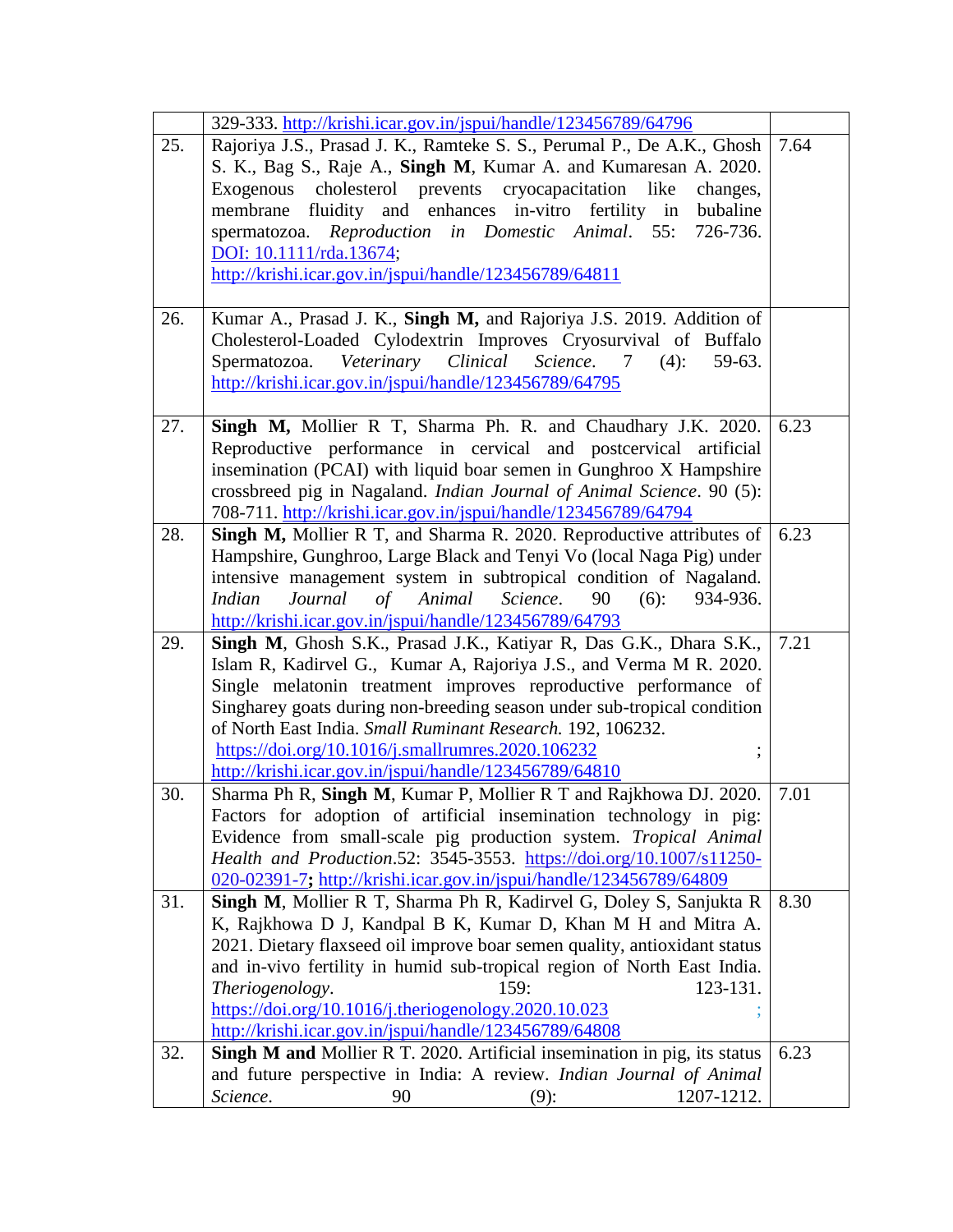|     | http://krishi.icar.gov.in/jspui/handle/123456789/64792                      |      |
|-----|-----------------------------------------------------------------------------|------|
| 33. | Singh M, Mollier R T, Sharma Ph R, Baishya S K, Sangtam M and               | 6.23 |
|     | Rajkhowa D J. 2020. Growth and reproductive performance of Rani             |      |
|     | breed of pig in various agro-climatic condition of Nagaland. Indian         |      |
|     | $\sigma f$<br>Animal<br>Science.<br>Journal<br>90<br>$(12)$ :<br>1644-1648. |      |
|     | http://krishi.icar.gov.in/jspui/handle/123456789/64791                      |      |
| 34. | Singh M, Mollier R T, Rajkhowa D J and Kandpal BK. 2021.                    | 7.23 |
|     | Performance evaluation of the parents of the improved backyard poultry      |      |
|     | germplasm in sub-tropical condition of North Eastern Hill Region of         |      |
|     | Animal<br>Health<br>Production.<br>53:<br>India.<br>Tropical<br>and<br>228. |      |
|     | https://doi.org/10.1007/s11250-021-02681-8;                                 |      |
|     | http://krishi.icar.gov.in/jspui/handle/123456789/64807                      |      |
| 35. | Singh M, Nungshitula Pongener, R.Talimoa Mollier, G.Kadirvel, M.            | 6.28 |
|     | Bhattacharjee, D.J.Rajkhowa and V.K.Mishra. 2021. Balance sheet of          |      |
|     | pork production and consumption in Nagaland: Implications for               |      |
|     |                                                                             |      |
|     | strengthening of pork value chain. Indian Journal of Animal Science.        |      |
|     | 91(4): 313-317. http://krishi.icar.gov.in/jspui/handle/123456789/64790      |      |
| 36. | Ph.Romen Sharma, Singh M, Pankaj Kumar Sinha, Bagish Kumar,                 | 6.28 |
|     | R.Talimoa Mollier, and D.J.Rajkhowa. 2021. Understanding the                |      |
|     | artificial<br>intention<br>adopt<br>insemination<br>to                      |      |
|     | technology in pig by tribal farmers. Indian Journal of Animal Science.      |      |
|     | 91(6):449-454. http://krishi.icar.gov.in/jspui/handle/123456789/64789       |      |
| 37. | Singh M, Nungshitula Pongener, R.Talimoa Mollier, G.Kadirvel, M.            | 6.28 |
|     | Bhattacharjee, D.J.Rajkhowa and V.K.Mishra. 2021. Livestock                 |      |
|     | production in Nagaland: Nature and pattern of rising demand for             |      |
|     | livestock products. Indian Journal of Animal Sciences. Accepted             |      |
| 38. | Ramteke S S, Rajoriya J S, Shende A M, Ghosh S K, Prasad J K,               | 6.28 |
|     | Perumal P and Singh M. 2020. Effect of buffalo PDC-109 on caudal            |      |
|     | epididymal spermatozoa of bubaline species. Indian Journal of Animal        |      |
|     | Sciences.<br>1584-1588.<br>$90(12)$ :                                       |      |
|     | http://krishi.icar.gov.in/jspui/handle/123456789/64788                      |      |
| 39. | Singh M, R.Talimoa Mollier, Nungshitula Pongener, J,K,Choudhary,            | 6.28 |
|     | Rakesh Kumar, D.J.Rajkhowa and V.K.Mishra. 2021. Effect of sow's            |      |
|     | parity and semen storage time on reproductive performance of pig after      |      |
|     | artificial insemination with liquid boar semen. Indian Journal of Animal    |      |
|     | 91<br>$(12):1027-1030.$<br>Sciences.                                        |      |
|     | http://krishi.icar.gov.in/jspui/handle/123456789/64787                      |      |
| 40. | R. Kumar, G. Kadirvel, G. Khargharia, S. Deori, S. Doley, M. Das, N.        |      |
|     | Uttam Singh, M. Singh and K.K. Baruah. 2022. Novel polymorphisms in         |      |
|     | GPX5 gene and their association with reproductive and productive traits     |      |
|     | in Lumsniang (Hampshire x Niang Megha) pigs under subtropical hilly         |      |
|     |                                                                             |      |
|     | region of Meghalaya. Journal of Environmental Biology. 43(3):               |      |

- **3. Abstract :40**
- **4. Book Chapter:25**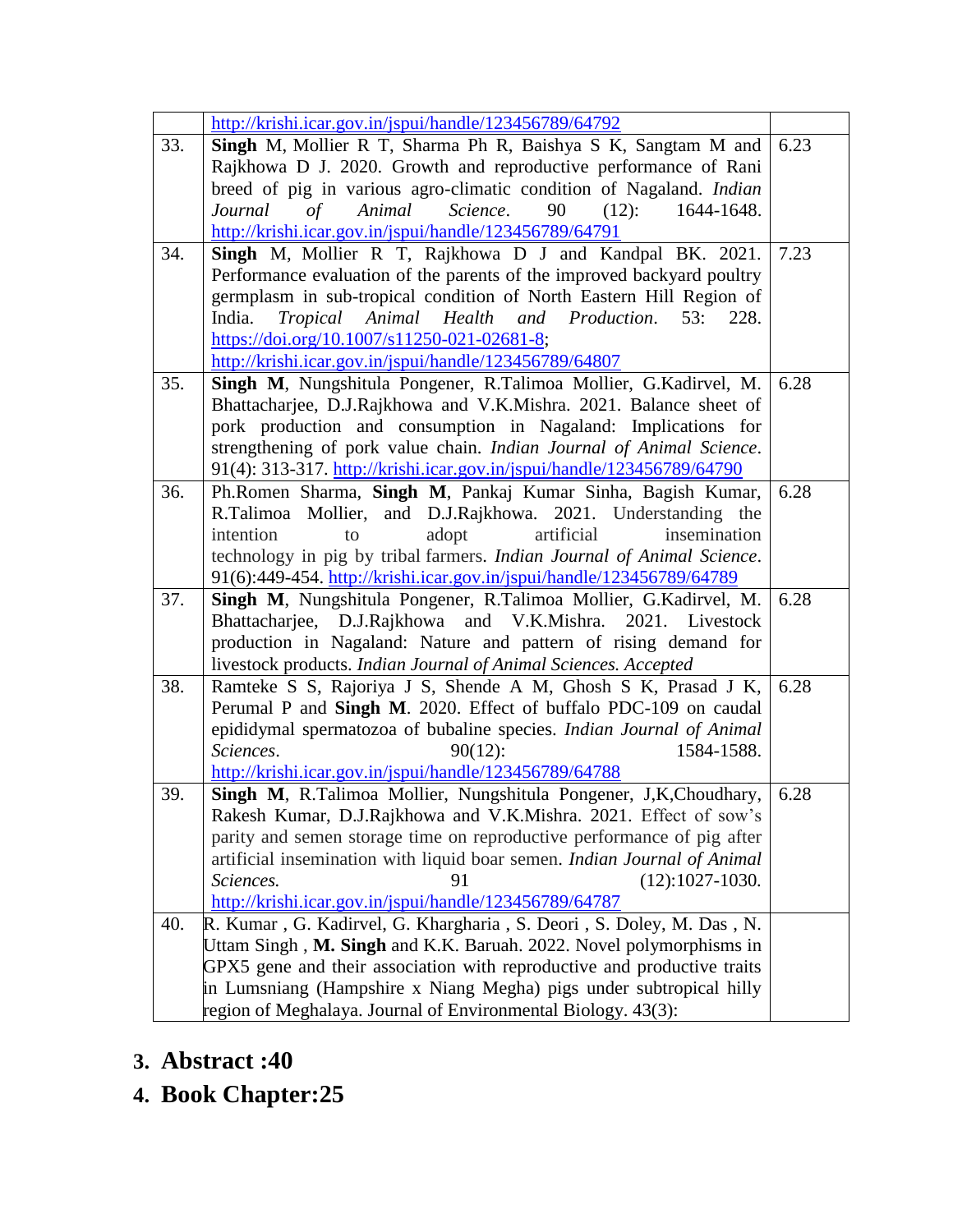#### **5. Technical bulletins/Training Manual:7**

- **1.** Ashok Kumar, G.Kadirvel, **Mahak Singh**, P.K.Bharti, Suresh Kumar D.S., Gautam Khagaryia, A.S.Panwar, A.K.Mohanty, Arnab Sen and S.V.Nagachan. 2016. Assam Hill Goat-Pride of North Eastern Indai. Technical bulletin published by ICAR-ICAR Research Complex for NEH Region, Umroi Road, Umiam, Meghalaya-793103.P1-35.
- 2. Baishya LK, Rajkhowa DJ, Prakash N, Barman J, Sharma Ph.R,Walling I, Seyie A, **Singh M**, Rajesha G, Yanthan AW, Verma H and Bordoloi LJ. 2018. Recent achievements of ICAR Nagaland Centre. Published by Joint Director, ICAR Research Complex for NEH Region, Nagaland Centre, Medziphema, Nagaland. 1-52.
- 3. P.L.Lalringsanga, Rajesha G, **Mahak singh**, Azeze Seyie, A.W.Yanthan, J.Barman, P.R.Sharma and P.Mawthoh. 2016. Stakeholder meet on agriculture development and agromet advisory services in Nagaland.  $21<sup>st</sup>$  November, 2016.
- 4. **Mahak Singh**, Rajesha G. and D.J.Rajkhowa. 2018. Training Compendium on Development of Agri-entrepreneurship in NEH Region: A way for doubling the farmer's Income published by Joint Director, ICAR Research Complex for NEH Region, Nagaland centre, Medziphema-797106, Nagaland during ICAR sponsored 10 days short course from  $27<sup>th</sup>$  November 2018 to 06<sup>th</sup> December 2018, p 1-203.
- **5. Singh M**, Rajesha G, Azeze Seyie, Hazrika S, Rajkhowa DJ and Kandpal BK. 2021. Alternate Livelihood development for food and nutritional security of tribal farmers of Thanamir village of Kiphire district in Nagaland:A success story of TSP project n aspirational district of Nagaland. Published by Joint Director, ICAR Research Complex for NEH Region, Nagaland Centre, Medziphema, Nagaland. P1-20.
- **6. Singh M,** R.Talimoa Mollier, Nungshitula Pongener, Rakesh Kumar, D.J.Rajkhowa and V.K.Mishra. 2021. Modern Livestock Production Technologies for Doubling the Farmer's Income in North Eastern Hill Region of India. Published by Joint Director, ICAR Research Complex for NEH Region, Nagaland Centre, Medziphema-797106, Nagaland, India, pp1-44.
- **7. Singh M,** R.Talimoa Mollier, D.J.Rajkhowa and V.K.Mishra. 2021. Livestock Entrepreneur: Success Stories of Modern Livestock Production Technologies in Nagaland. Published by Joint Director, ICAR Research Complex for NEH Region, Nagaland Centre, Medziphema-797106, Nagaland, India, pp1-60.
- **6. Extension Folders:12**
- **1. Singh M,** Avasthe R K, Babu S and Kumar B. 2014. Vanaraja: Meat and egg type colored bird for backyard poultry farming. SKM/EF/2014/15 by ICAR Research Complex for NEH Region, Sikkim Centre, Tadong, Gangtok-737102, Sikkim.
- **2.** Kumar B, **Singh M,** Singh N and Verma S. 2014. Mastitis-causes, symptoms, management and treatment. SKM/EF/2014/15 by ICAR Research Complex for NEH Region, Sikkim Centre, Tadong, Gangtok-737102, Sikkim.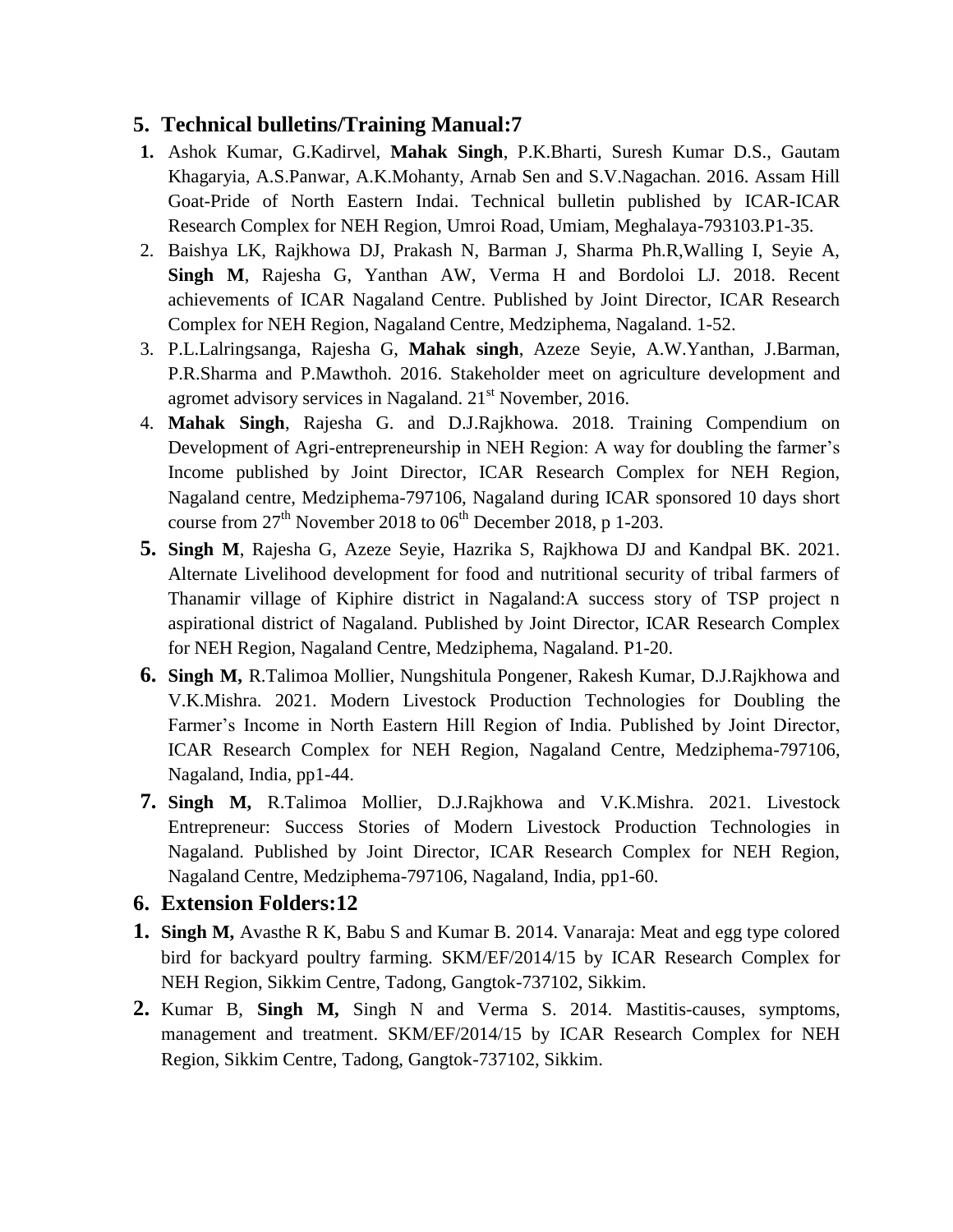- **3.** Kumar B, **Singh M,** Singh N, and Verma S. 2014. Retention of fetal membranes.SKM/EF/2014/15 by ICAR Research Complex for NEH Region, Sikkim Centre, Tadong, Gangtok-737102, Sikkim.
- **4. Singh M,** Avasthe R K, and Kumar B. 2015. Scientific Goat Husbandry: A sustainable livelihood option in Sikkim. SKM/EF/2015/11 by ICAR Research Complex for NEH Region, Sikkim Centre, Tadong, Gangtok-737102, Sikkim
- **5.** Kumar B., Avasthe R K, **Singh M,** Handique S., Singh N. and S.Verma. 2015. Profitable dairy farming in Sikkim. SKM/EF/2015/10 by ICAR Research Complex for NEH Region, Sikkim Centre, Tadong, Gangtok-737102, Sikkim
- **6. Singh M**, Mollier R T, Sharma P R and Rajkhowa D J. 2017. Artificial insemination in pig: a way to quality piglet production in Nagaland. RCN/EF/2017/01 by ICAR Nagaland Centre.
- **7. Singh M**, Limasenla and Rajkhowa D J. 2017. Srinidhi: Egg type colored bird for rural poultry farming. RCN/EF/2017/02 by ICAR Nagaland Centre.
- **8. Singh M**, R.Talimoa Molier, Velilu Epao and D.J.Rajkhowa. 2018. Naga Lima Nung Ak Mela Zuntsu Asoshi Yimya Tasen ka (Artificial Insemination in pigs: a new way for rapid scaling-up of pig production in Nagaland- in Ao tribe dialect).RCN/EF/AS/2018/01 by ICAR Nagaland Centre.
- **9. Singh M**, R.Talimoa Molier, Velilu Epao and D.J.Rajkhowa. 2018. Srinidhi: Naga Lima Asoshi Entsu Aika Akuba An Tapet Ka (Srinidhi: A well suited versatile layer bird for Nagaland- in Ao tribe dialect).RCN/EF/AS/2018/02 by ICAR Nagaland Centre.
- **10.Singh M**, Velilu Epao, R.Talimoa Molier and D.J.Rajkhowa. 2018. Srinidhi: Thevu-u Kimheidi Perileta ( Srinidhi: Dual purpose poultry for backyard farming- in Angami tribe dialect).RCN/EF/AS/2018/03 by ICAR Nagaland Centre.
- **11.Singh M**, Velilu Epao, R.Talimoa Molier and D.J.Rajkhowa. 2018. Artificial Insemination: Nagaland Nu Thevo Yie Chu Pekra Ketuo (in Angami tribe dialect).RCN/EF/AS/2018/04 by ICAR Nagaland Centre.
- **12.Singh M**, Ph.Romen Sharma, R.Talimoa Molier, I.Walling, Nungshitula Pongener and D.J.Rajkhowa. 2020. Murgi Palia Srinidhi aru Vanaraja jat (**in Nagameese**). RCN/Pub./Ext.Lit/2020/20 by ICAR Nagaland Centre.

#### **9. Popular Article/ Success Story:22**

- 1. Bhutia K L, **Singh M,** Kumar B, Singh N, and Avasthe R K. (2015). Yak husbandry: An animal of natural choice for the highlanders. *CAU Farm Magazine*. **5(1):** 37-39.
- 2. **Singh M**, Mollier R T and Rajkhowa D J. 2017. Artificial insemination in pig: a way to bridge the supply demand gap of superior quality pig in Nagaland. MORUNG EXPRESS. 3rd March 2017.
- 3. **Singh M**, Mollier R T, Sharma Ph.R. and Rajkhowa D J. 2018. Artificial insemination of pig for farmers in Nagaland. MORUNG EXPRESS. 5<sup>th</sup> January 2018.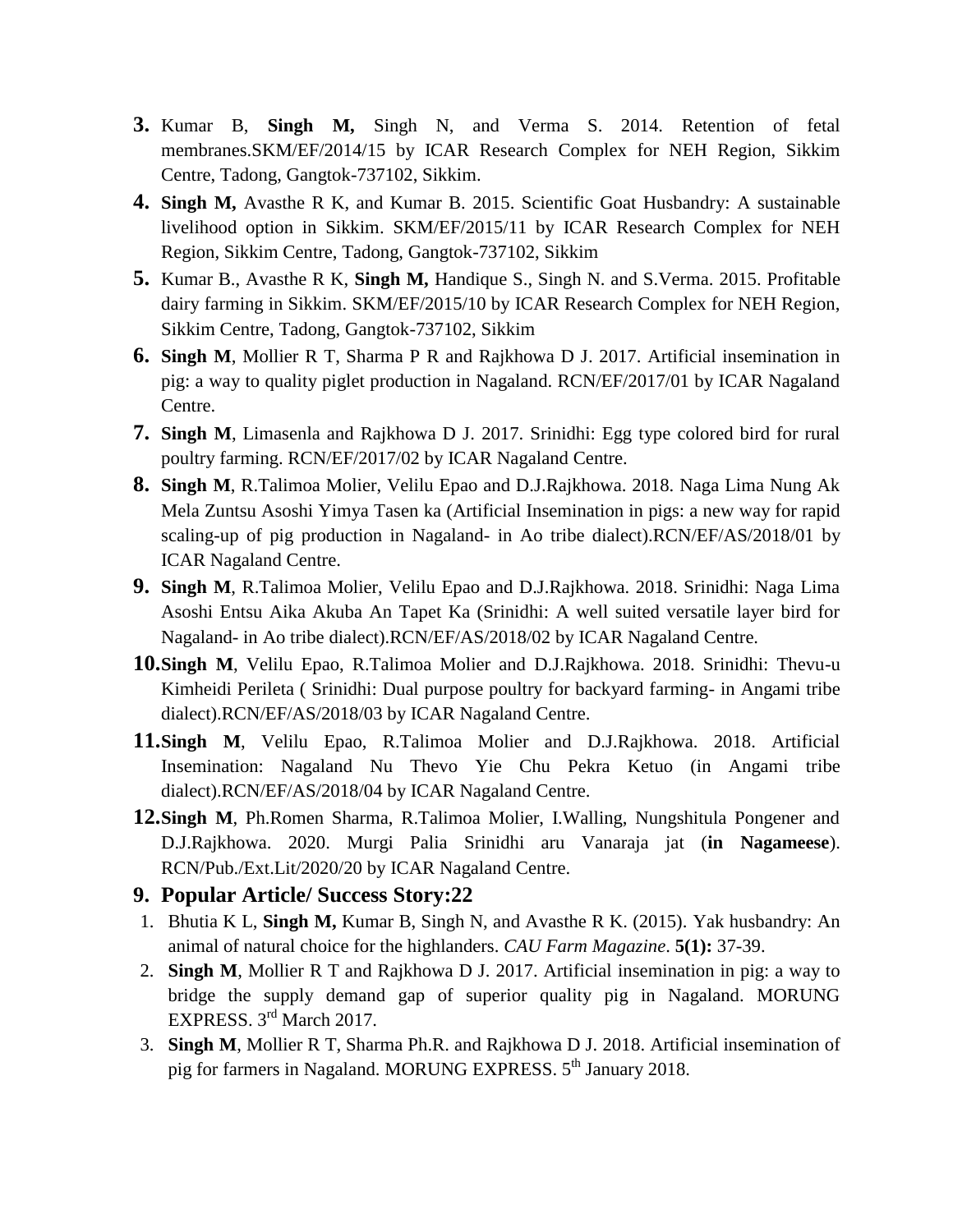- 4. Ngullie E, **Singh M**, and Limasenla. 2018. Brooding management in chicks. MORUNG EXPRESS.  $02<sup>th</sup>$  February 2018.
- 5. **Singh M**, Mollier R T, Rajesha G, Ngullie A M, Rajkhowa D J, Rajkumar U, Paswan C and Chatterjee R N. 2018. Backyard poultry with Vanaraja and Srinidhi: proven technology for doubling the tribal farmers'income in Nagaland. *Indian Farming*. **68(01):** 80-82. [http://krishi.icar.gov.in/jspui/handle/123456789/68066.](http://krishi.icar.gov.in/jspui/handle/123456789/68066)
- 6. **Singh M**. 2017. Backyard Poultry farming with Vanaraja and Srinidhi brings food and nutritional security to tibal's of Nagaland. Published on ICAR website. [https://icar.org.in/content/backyard-poultry-farming-vanaraja-and-srinidhi-brings-food](https://icar.org.in/content/backyard-poultry-farming-vanaraja-and-srinidhi-brings-food-and-nutritional-security-tribal%E2%80%99s)[and-nutritional-security-tribal%E2%80%99s](https://icar.org.in/content/backyard-poultry-farming-vanaraja-and-srinidhi-brings-food-and-nutritional-security-tribal%E2%80%99s)
- 7. **Singh M**. 2018. Artificial Insemination in pig: Boosting the quality piglets production in Nagaland. Published on ICAR website. [https://icar.org.in/content/artificial-insemination](https://icar.org.in/content/artificial-insemination-pig-boosting-quality-piglets-production-nagaland)[pig-boosting-quality-piglets-production-nagaland](https://icar.org.in/content/artificial-insemination-pig-boosting-quality-piglets-production-nagaland)
- 8. **Singh M**, Mollier R.T, Ngullie E, Sharma Ph.R and Rajkhowa D.J. 2018. Artificial Insemination technology in pig empowered the tribal farmer of Nagaland. Published on KIRAN website. [http://www.kiran.nic.in/AI-Pig\\_Nagaland.html](http://www.kiran.nic.in/AI-Pig_Nagaland.html)
- 9. **Singh M**, Mollier R.T, Ngullie E, Sharma Ph.R and Rajkhowa D.J. 2018. Artificial insemination in pig: Technology for boosting pig production in Nagaland. Published in The Morung Express on 06.07.2018.
- 10. Short video film on Artificial Insemination in Pig produced by ICAR Research Complex for NEH Region, Nagaland Centre, Medziphema, October 11, 2018. <https://www.youtube.com/watch?v=CFiUIMWGaNA&t=33s>
- 11. **Singh M**, Mollier R.T, Ngullie E, and Rajkhowa D.J. 2019. African swine fever: Looming threat to Indian pig industry Published in The Morung Express on 05.07.2019.
- 12. **Singh M**, Patra M.K., Mollier R.T, Ngullie E, and Rajkhowa D.J. 2019. Artificial Insemination in Pig: Technology for producing quality piglets in Nagaland. *Indian farming*. **69 (07)**: 31-32. <http://krishi.icar.gov.in/jspui/handle/123456789/68067>
- 13. **Singh M**, Sharma Ph.R, Barman J., Mollier R.T and Rajkhowa D.J. 2019. Short video film on Artificial Insemination in pig: A farmer's perspective (Nagamese) produced by ICAR Research Complex for NEH Region, Nagaland Centre, Medziphema, April 9, 2019. [https://www.youtube.com/watch?v=mN\\_NSg9nqHc&t=123s](https://www.youtube.com/watch?v=mN_NSg9nqHc&t=123s)
- 14. **Singh M**, Mollier R.T and Rajkhowa D.J. 2020. A way forward for revitalizing pig farming in Nagaland. *Indian Farming*. 70(6): 23-26. <http://krishi.icar.gov.in/jspui/handle/123456789/68065>
- 15. **Singh M**, Pongener N, Mollier R.T, and Rajkhowa D.J. 2020. Pork processing and marketing: A sunrise enterprise in Nagaland. *Indian Farming*. 70(7): 29-30. <http://krishi.icar.gov.in/jspui/handle/123456789/68068>
- 16. **Singh M**, Mollier R.T, Pongener N, and Rajkhowa D.J. 2021. Artificial insemination in pigs: An entrepreneurial success in Nagaland. Morung Express. Friday 05.03.2021.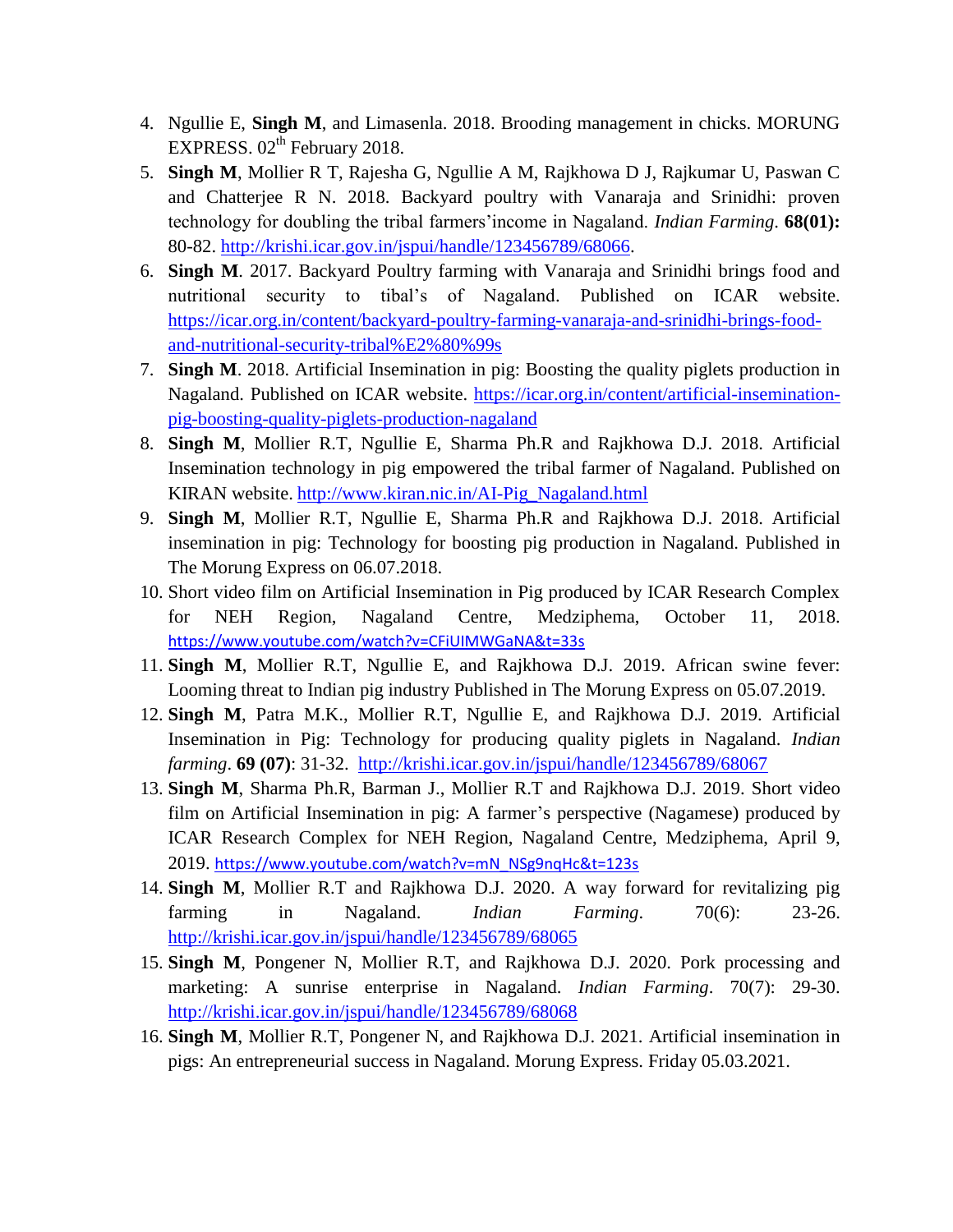- 17. Kumar R, Sinha PK, Doley S, Deori S, Kadirvel G, Das M, Puro K, Singh V, **Singh M**, Vankher JBM, Barua KK and Kandpal B. 2021. Aadivasi kisano ke liye upyogi murgipalan (in Hindi). *Kheti*. 74(02): 23-25.
- 18. Singh M, R.Talimoa Molliert, Nungshitula Pongener and Ph. Romen Sharma. 2021. Artificial insemination in pig for enhancing the pig productivity in North Eastern Hill region. *Indian Farming*. 71(02):20-22. <http://krishi.icar.gov.in/jspui/handle/123456789/68069>
- 19. **Singh M**, Nungshitula Pongener, R Talimoa Mollier and D J Rajkhowa. 2021. Dairy Farming in Nagaland An Emerging Enterprise. *Indian Farming*: 71(2): 23-24. <http://krishi.icar.gov.in/jspui/handle/123456789/68070>
- 20. Rekha Yadav and **Mahak Singh.** 2021. Zabo farming: a traditional wisdom of tribal farmers for natural resource management in Phek district of Nagaland. *Indian Farming*. 71 (08): 09-10. <http://krishi.icar.gov.in/jspui/handle/123456789/68071>
- 21. Video on Backyard poultry farming with improved germplasm (Vanaraja and Srinidhi) by ICAR Nagaland centre<https://www.youtube.com/watch?v=UV2H5LzMqEE>
- 22. Mahak Singh, R.Talimoa Mollier, Nungshitula Pongener, R.N.Patton. 2022. Improving pig productivity in Nagaland: Technology of Fixed Time Artificial Insemination in Pig. Morung Express,  $7<sup>th</sup>$  January 2022.

### **10.Conferences/Seminar/ Symposia/ Annual Review Meeting:19**

- 1. International Livestock and Dairy Expo 2008, 22-24 August 2008, ITPO, Pragati Maidan, New Delhi.
- 2. International symposium on Biotechnologies for optimization of reproductive efficiency of farm and companion animals to improve global food security and human health and XXVI annula convention of ISSAR, November 10-12, 2010, GBPUA&T, Pantnagar-263145, Uttrakhand (India).
- 3. National symposium on reproductive biotechnologies for augmenting fertility and conservation of animal species with special reference to North Eastern hilly region and XXVII Annual convention of ISSAR held on September 27-29, 2011 at COVS & AH, CAU, Selesih, Aizawl, Mizoram.
- 4. National symposium on addressing animal reproductive stresses through biotechnological tools and XXVIII annual convention of the ISSAR, November 21- 23, 2012, COVS, AAU, Khanapara Guwahati-22, Assam.
- 5. National symposium on emerging trends in biotechnology research for sustainable animal health and productivity and XIX annual convention of Indian society for Veterinary Immunology and Biotechnology, 8-10 April, 2013 at IVRI, Izatnagar, Bareilly.
- 6. Workshop on Organic Animal Husbandry. Organized by department of animal husbandry livestock, fisheries, and veterinary services, Sikkim on  $27<sup>th</sup>$  to  $28<sup>th</sup>$ September, 2014.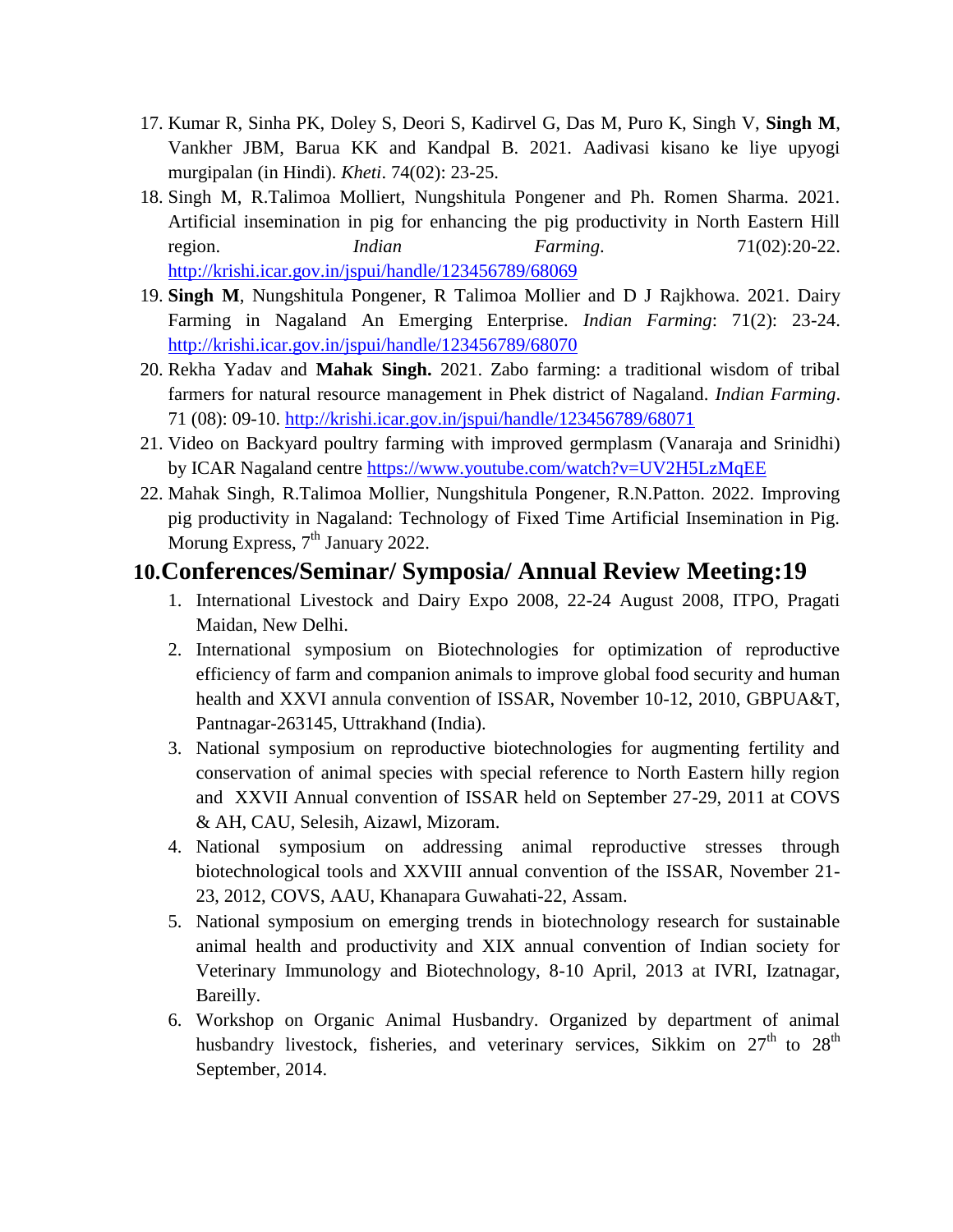- 7. Brain storming session on animal genetic resources of Sikkim. Organized by department of animal husbandry, Sikkim in collaboration with NBGAR, Karnal on 19<sup>th</sup> November, 2014.
- **8.** International symposium on current challenges and translational research to augment animal reproduction, 4-5 December, 2014, Madras Veterinary College, Chennai.
- **9.** Attended one day workshop on preparation of roadmap for Organic Animal Husbandry on 31-10-2015 organised by Sikkim Organic Mission (SOM) at SAMETI Bhavan, Govt. of Sikkim.
- 10. National symposium on reproductive biotechnologies for augmenting fertility and conservation of animal species with special reference to North Eastern hilly region and XXXI Annual convention of ISSAR held on December 3-5, 2015 at Veterinary College, Bengaluru.
- 11. Attended Brainstorming Workshop on "Rearing of Mithun under Free-Range Forest Ecosystem: Present Scenario and Way Forward" on 18<sup>th</sup> March 2017.
- **12.** Attended meeting on **"Development of piggery value chain ecosystem for cooperative sector in the North East Region"** at Shillong on 22-11-2018 organised by National Cooperative Development Corporation and ICAR-NRC-Pig.
- **13.**Attended **International Conference on Climate Change, Biodiversity and Sustainable Agriculture (ICCBSA-2018)** held at Assam Agricultural University, Jorhat, Assam from  $13<sup>th</sup>$  to  $16<sup>th</sup>$  December 2018.
- **14.**Attended and presented poster in **XIV Agricultural Science Congress** held at NASC, Puas New Delhi from  $20^{th}$  to  $23^{rd}$  February 2019.
- **15.**Attended **National workshop on Biosecurity for Effective Management of Emerging Infectious Diseases of Pigs in NER** organized by ICAR-National Research Centre on Pig, Rani, Guwahati on 23<sup>rd</sup> March, 2019.
- **16.** Presented paper in XXXV Annual Convention of The Indian Society for Study of Animal Reproduction and International Symposium on Global perspectives to enhance livestock fertility through modern reproductive techniques for doubling farmer's income organized by department of Veterinary Gynaecology and Obstetrics, Veterinary College and Research Institute, Namakkal, TANUVAS, from 18 to 20 December 2019.
- **17.** Participated in Preconference Workshop in XXXV Annual Convention of The Indian Society for Study of Animal Reproduction and International Symposium on Global perspectives to enhance livestock fertility through modern reproductive techniques for doubling farmer's income organized by department of Veterinary Gynaecology and Obstetrics, Veterinary College and Research Institute, Namakkal, TANUVAS, from 18 to 20 December 2019.
- 18. Attended 1<sup>st</sup> Interface launching workshop meeting under National Agriculture Science Fund Project titled "Pork Marketing chains in North East India for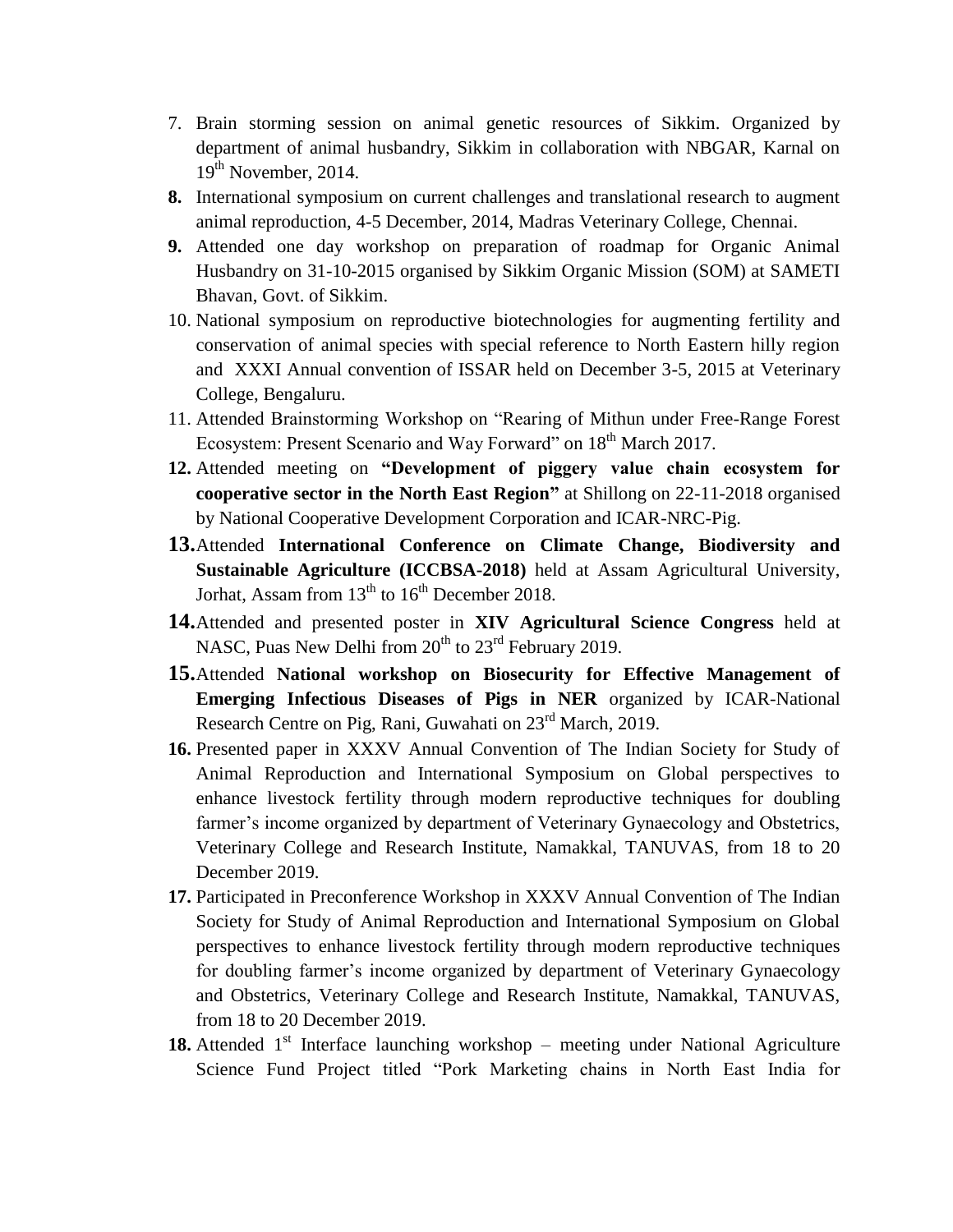Sustainable Livlihood of Tribal Women (Assam, Meghalaya and Nagaland)" on 16- 03-2020 at ICAR Research Complex for NEH Rgion, Umiam Meghalaya.

19. Participated in two days **National Workshop** on Scope and opportunities of crop diversification in rice fallow in NEH Region during 5-6 October organized by ICAR Research Complex for NEH Region, Nagaland Centre.

# **11.Awards/ Honours:16**

- 1. Merit scholarship during 5<sup>th</sup> year of B.V.Sc. and A.H. by CoVSC, CCSHAU, Hisar during 2009-10.
- 2. IVRI Institutional fellowship during M.V.Sc. 2010-2012.
- 3. **Young Scientist award-2012** for best oral paper presentation by ISSAR at Khanapara, Guwahati, Assam, 2012.
- 4. **S.N. Luktuke Gold Medal-2012** for extempore by ISSAR at Khanapara, Guwahati, Assam, 2012.
- 5.  $1<sup>st</sup>$  rank in Ph.D. entrance examination of IVRI-2012 in division of animal reproduction.
- 6. ICAR-SRF with fellowship for Ph.D 2013.
- 7. CSIR-UGC NET-2012 (23rd Rank)
- 8. ICAR NET -2012 with 75% marks.
- 9.  $1<sup>st</sup>$  rank in ARS-2012 in the discipline of Animal Reproduction and Gynaecology.
- 10. **Young Scientist Award-2014** by ISSAR-2014 at Mathura (Co-author).
- 11. **G.B. Singh Memorial award-2015** by The Indian Society for Study of Animal Reproduction (ISSAR) for best research paper entitled " Seminal PDC-109 protein vis-àvis cholesterol content and freezability of buffalo spermatozoa" published in Animal Reproduction Science (144); 22-29, 2014.
- 12. **Certificate of excellence** in Reviewing by International Journal of Livestock Research for the year 2015.
- 13. **Certificate of Appreciation** by Director, ICAR-Directorate of Poultry Research, Hyderabad for outstanding performance made by the Poultry Seed Project during the year 2017-18.
- 14. **Fist position** in oral presentation at International Conference on Climate Change, Biodiversity and Sustainable Agriculture (ICCBSA-2018) held at Assam Agricultural University, Jorhat, Assam from  $13<sup>th</sup>$  to  $16<sup>th</sup>$  December 2018
- 15. **Rapporteur in the scientific session of** XXXV Annual Convention of The Indian Society for Study of Animal Reproduction and International Symposium on Global perspectives to enhance livestock fertility through modern reproductive techniques for doubling farmer's income organized by department of Veterinary Gynaecology and Obstetrics, Veterinary College and Research Institute, Namakkal, TANUVAS, from 18 to 20 December 2019.
- 16. **Best Scientist Award-2021** of ICAR Research Complex for NEH Region, Umiam, Meghalaya.
- **12.Member of the Scientific Society:5**